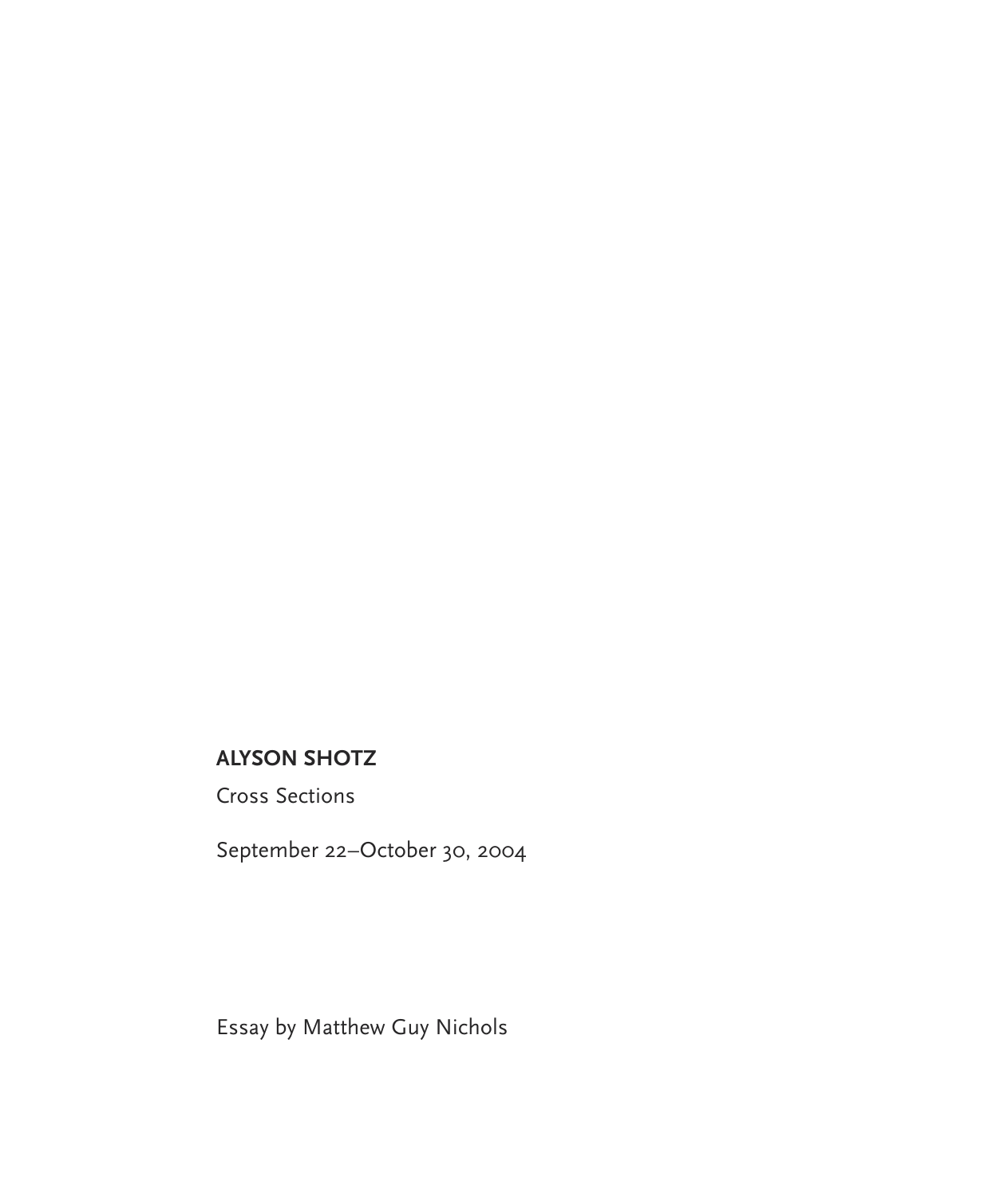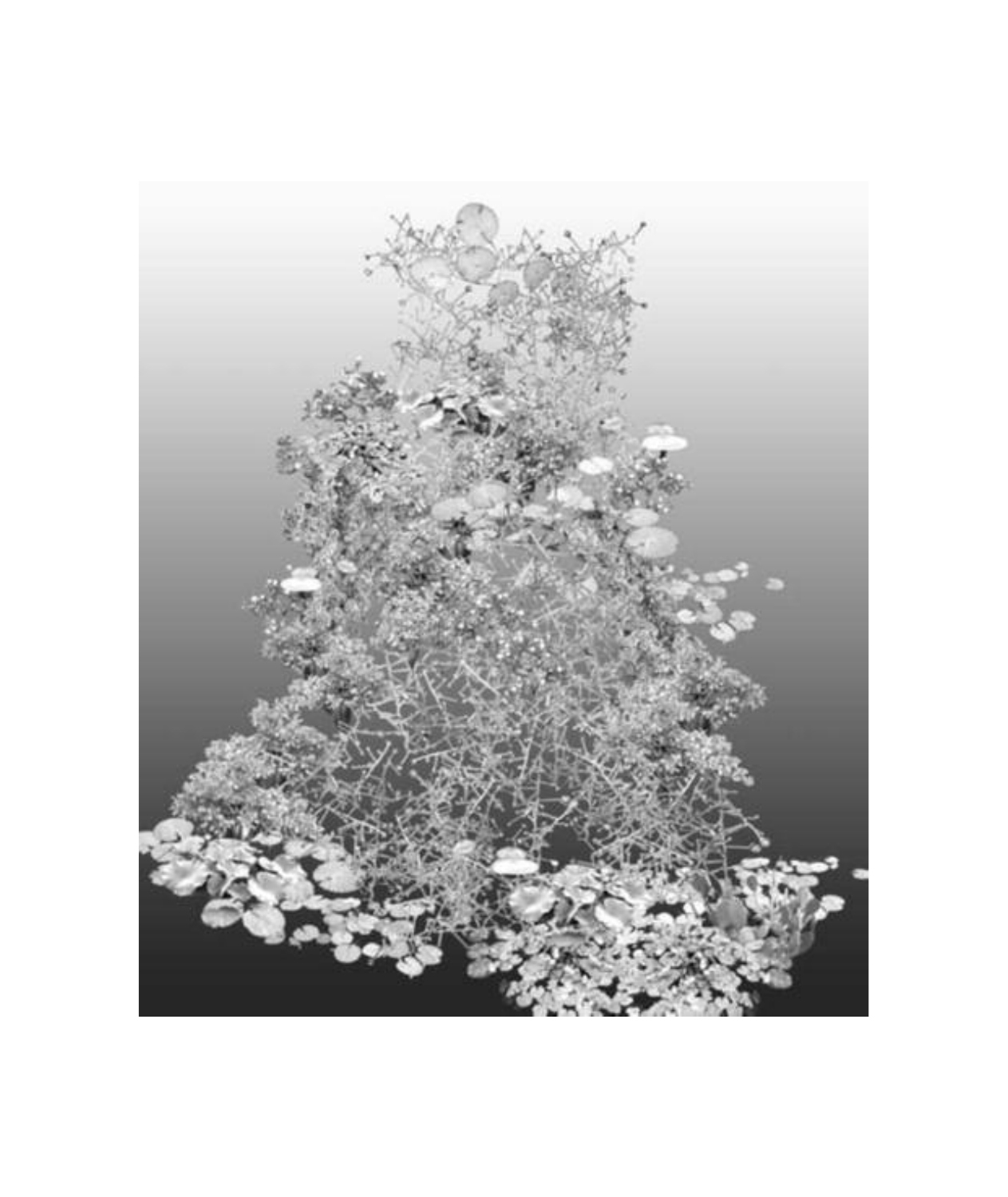## The Nature of Things To Come

Matthew Guy Nichols

A few years ago, Alyson Shotz produced a striking series of black-and-white photographs titled *False Branches*. Aided by a computer, Shotz combined pictures of plants, flowers and her own sculpture to create hybrid images of organic profusion. In each of these photographs a thicket of crystalline stems appears to sprout cacti, lilacs, morning glories, chrysanthemums and dozens of lily pads. Witnessed from oblique angles, the lily pads recede against fading gray backgrounds, as if floating on invisible bodies of water.

When I first encountered these digital photographs I was surprised to find myself thinking about the late work of Claude Monet, especially the celebrated pond paintings he created in Giverny during the final years of his life. The obvious trigger was the abundance of lily pads in Shotz's pictures – a motif that may forever be associated with Monet's name. But aside from this facile correspondence, this shared interest in a particular aquatic plant, what other affinities could possibly exist between a French Impressionist painter and an American multi-media artist working at the dawn of the twenty-first century? What significant insights might one gain from such an unlikely comparison? After thinking more about both artists' work, I would like to suggest that there are some.

Monet, as is well known, left the Paris region in 1883 to settle in the rural hamlet of Giverny and

paint its bucolic surroundings. Although his extensive flower garden offered ample subject matter, Monet's attentions were eventually focused on the lily pond bounded by his property. From 1900 to 1926, Monet painted hundreds of pictures of this pond, capturing its fleeting reflections of sun and shadow, as well as the islands of water lilies that blossomed on its surface. Collectively titled *Les Nymphéas*, these canvases were exhibited to widespread acclaim in 1909. One favorable review from that year recorded Monet's own explanation of this series. "The richness I achieve comes from nature, the source of my inspiration," he stated. "I have no other wish than to mingle more closely with nature and I aspire to no other destiny than to work and live in harmony with her laws."1

Harmony, of course, is a relative term. While *Les Nymphéas* may indeed be the products of Monet's intimate engagement with his environment, we do well to question his respect for nature's laws. When Monet arrived in Giverny the pond on his property was small and stagnant. After gaining permission from the local authorities and enlisting the labor of his six gardeners, Monet diverted a section of a nearby river to greatly enlarge and refresh the pond. This ambitious excavation created a continuous flow of water that nourished the ginkgo trees, bamboo groves and other foreign species that Monet imported to France and planted along the pond's banks. The diverted waters also sustained his exotic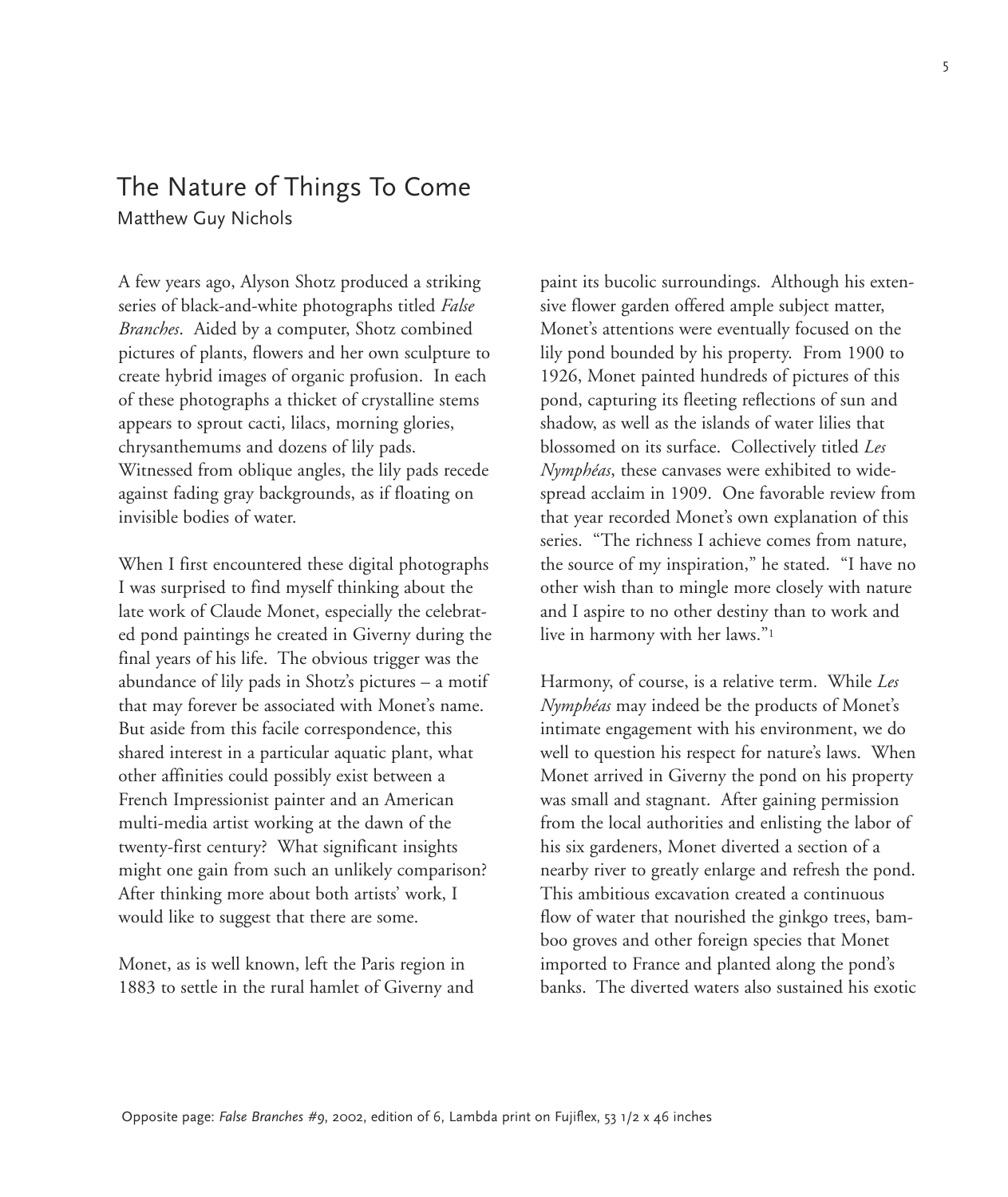water lilies, whose fragility actually required annual removal to a protective greenhouse during the cold winter months.<sup>2</sup>

Even after his water garden was thriving, Monet continued to oversee its day-to-day upkeep with a perfectionist's eye for detail. Elizabeth Murray has described the obsessive extent of this maintenance, which ensured that nature would conform to the artist's vision.

"Monet saw to it that his pond was well cared for. The flowering surface was maintained by one gardener who spent his entire day tending it. His first assignment began before dawn, when the master would come to set up his canvases to catch the first light. The water gardener would row out in the pond in a small green flat-bottomed boat to clean the entire surface. Any moss, algae, or water grasses which grew from the bottom had to be pulled out. Monet insisted on clarity. Next, the gardener would inspect the water lilies themselves. Any yellow leaves or spent blossoms were removed. If the plants had become dusty from vehicles passing by on the chemin du Roy, the dirt road nearby, the gardener would take a bucket of water and rinse off the leaves and flowers, ensuring that the true colors and beauty would shine forth…The gardener was also instructed to keep the floating pads of the water lilies in informal circular patterns with the water surface clear between each lily plant. Monet issued explicit instructions that the rampantly growing plants not be allowed to touch one another and thus obscure too much of the water's surface. For the surface gave Monet his surprise gifts of sky and inverted landscape. It was an essential part of the overall design."3

By calling attention to the careful cultivation Monet's water garden, I am not attempting to denigrate his creative achievements. Indeed, Monet's horticultural skills are generally admired as much as the paintings they eventually spawned. Yet it is

worth remembering that *Les Nymphéas* are not depictions of nature in its raw, unadulterated glory. They were born, instead, of a dramatic alteration of the local landscape, a deliberate redirection of elemental forces, and a fastidious nurture of nonnative flora. To a large extent they are visual records of one man's artful modification of natural processes.

This idea is a central concern of Alyson Shotz's work. In her paintings, drawings, sculptures, photographs and videos, Shotz addresses the human impulse to manage and control nature. Deeply aware of her unique historical moment, Shotz creates a timely art that speaks to recent advances in cloning, genetic engineering and other millennial mutations of the environment. But her work also compels us to look back and reconsider a long history of representing the natural world. By renouncing images of organic purity, Shotz interrogates the construction of nature as a mythic ideal. She reminds us that Eden never really existed, that nature has always been manipulated to satisfy human needs, desires and aspirations.

These layered allusions may be detected in *Still Life*, the large installation at the center of this exhibition. Here Shotz arranges a number of mirrors on the gallery floor. Cut into irregular circles, they resemble a series of small ponds. Mirrors frequently appear in Shotz's work, and she often cites Robert Smithson as an influence on her use of this medium. But they also invite comparison to Monet's paintings. Reflection, after all, was one of his signature pictorial devices. In *Les Nymphéas*, for example, Monet essentially used his lily pond as an immense mirror. He painted reflections of the sky,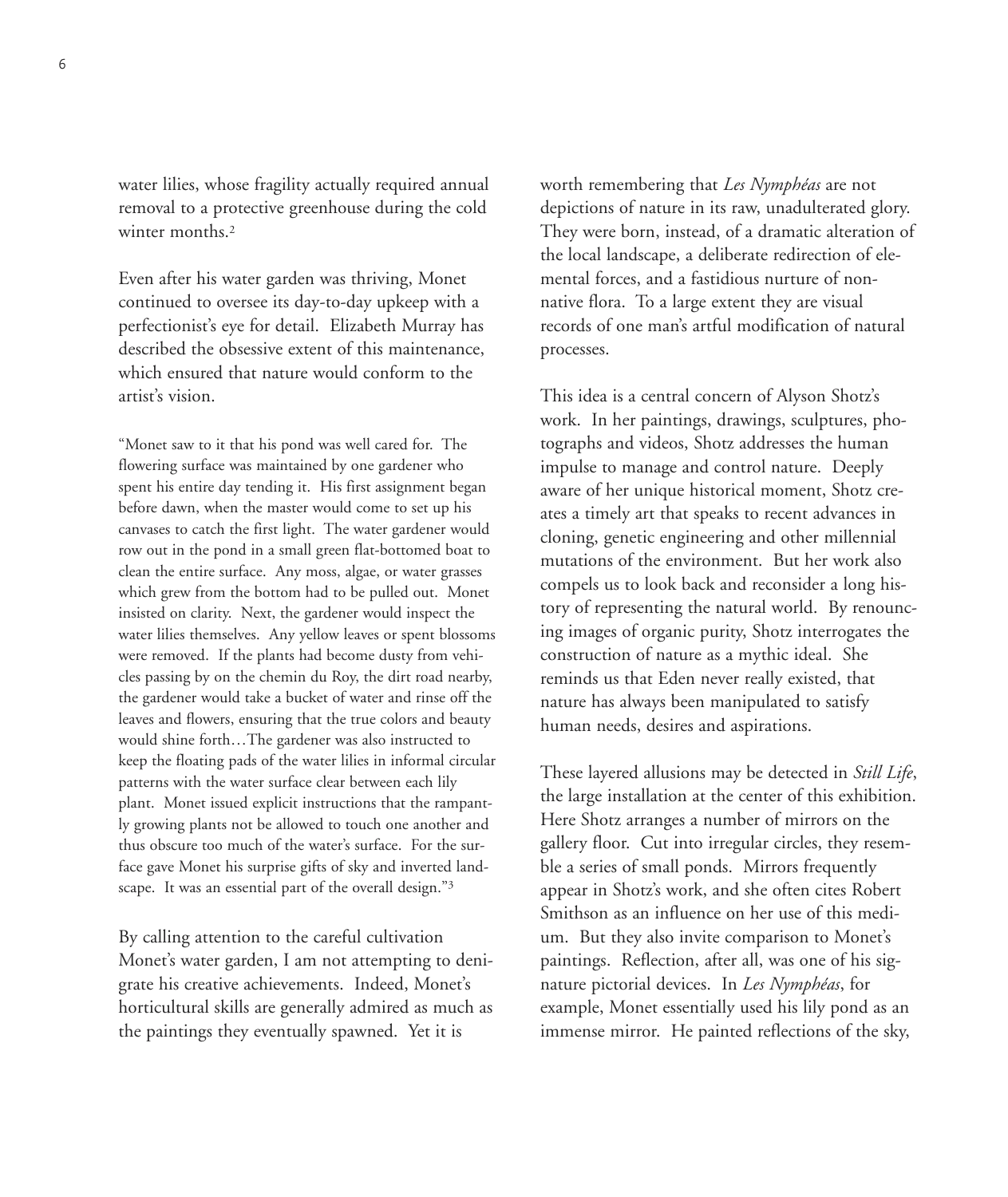the clouds and overhanging tree branches in its glassy surface. Nature is certainly depicted in his pond paintings, but it is often doubled, inverted, abstracted and thereby transformed into something separate and distinct, something better described as art.

The mirrors in *Still Life* perform an analogous feat. Disposed on the floor like shimmering puddles, they only pretend to slake the leafy green stalks that sprout from their surfaces. What the mirrors mostly offer are reflections, insubstantial images, optical approximations of what is real. As vessels of illusion, they underscore the artifice of Shotz's vegetation. For when we look closely we notice that she has replaced the roots of each plant with a small, prosthetic wheel. These are strangely mobile flora, nourished by a network of intravenous tubes and seemingly adaptable to the most unforgiving environments. Their uncanny portability can even remind us of Monet in Giverny, transporting his precious water lilies from pond to greenhouse and back again.

Less lively, perhaps, but no less compelling, is the untitled sculpture that lies on the floor nearby. Here Shotz presents another clutch of tall leafy plants, their stems bound together like a bouquet or bandaged like a patient in triage. In this instance, two thick hoses descend from the wall to pump a bright green substance into the stems. But the numerous yellow and brown leaves betray a defective artery, or at least the need for more respiration. In contrast to the more vital installation of *Still Life*, this sculpture is a gardener's nightmare, an experiment gone awry. It invokes the unpredictable hazards of modifying nature.

As this exhibition confirms, Shotz has also created a number of abstract paintings in the past couple of years. These are complex pictures, premised on drawings that Shotz makes from nature and often manipulates on a computer. The drawings are then collaged onto wood panels and colored in with gouache and oil paint. Digitally altered photographs may also be added to the mix. They mingle with the painted drawings under multiple layers of clear resin. "The result," Shotz has recently explained, "is a painting that has physical depth; one can look into them – like looking into a pond."4

Shotz's aquatic description of her new work leads us to Monet once again. Yet despite the presence of water lilies in some of these paintings, Shotz's ponds are a far cry from Giverny. Instead of reflective surfaces, our eyes perceive deep and fertile waters. Swirling currents of creamy color overlap each other, cast internal shadows, and seem to support thriving ecosystems. By freely combining her diverse media, Shotz produces a teeming variety of hybrid creatures. Their bodies are amorphous and elastic. They stretch, swell and wriggle their way through these warm, milky shallows.

Take, for example, *Organic Bloom*, a large, vertical panel awash in translucent layers of yellow, orange and pink pigment. Several mushrooms and water lilies dangle from the top edge of this painting, grounding us ever so slightly in the recognizable natural world. The rest of the panel features unfamiliar abstractions that nonetheless express a vital biomorphism. Most notable is the odd, striped accordion shape at the center of the painting. Although this organism evades classification, it still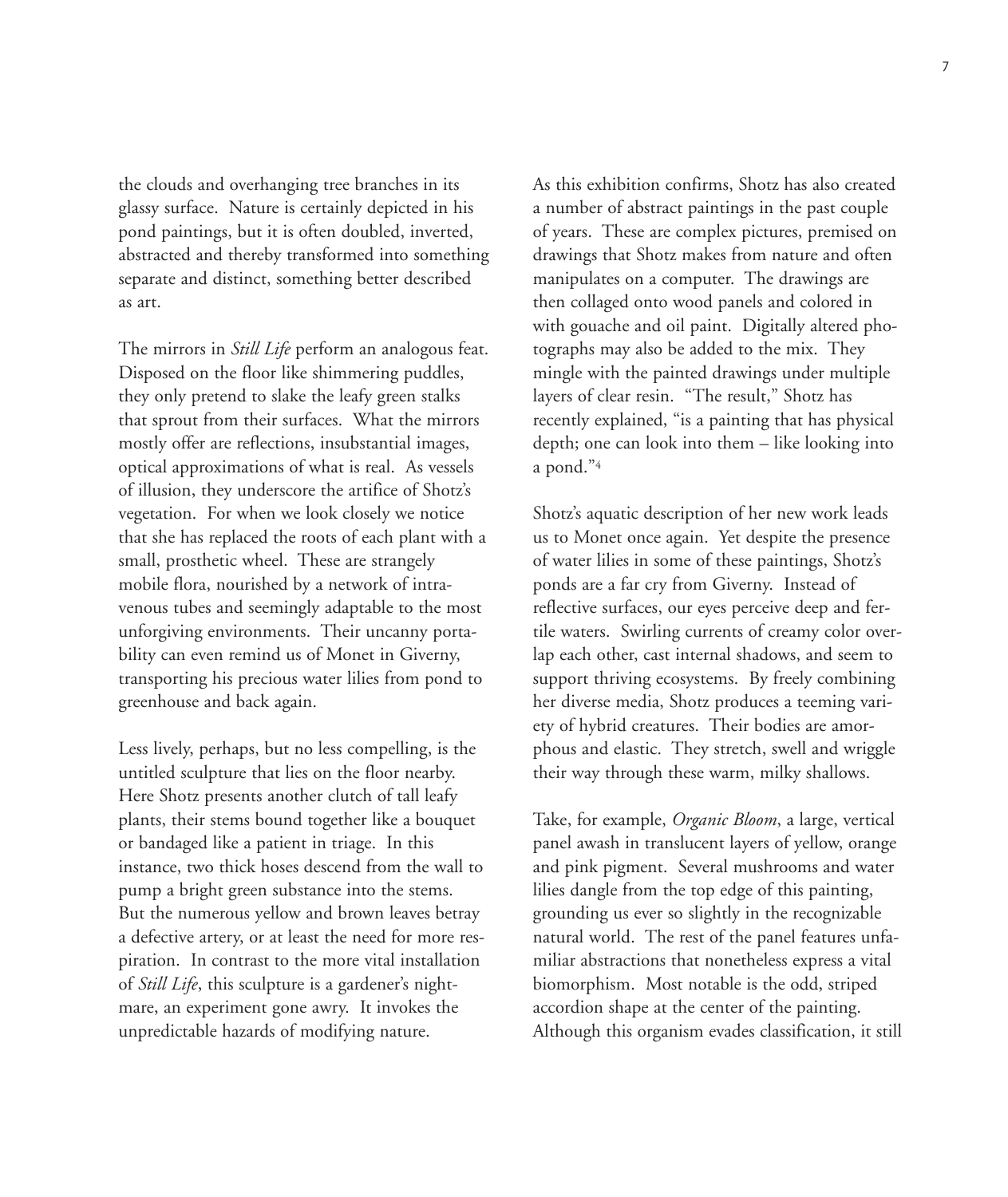seems to ingest and excrete the liquid environment through its valve-like orifices. Perhaps this is not a large pond after all, but only a small sampling of one's waters. These paintings remind us of simple science experiments, wherein a few drops of clear water prove to contain an entire universe of tiny life forms when viewed under a microscope.

Throughout 2002, Shotz produced a related series of paintings from a similar mixture of drawings, photographs, paint and resin. In these earlier works, various organic motifs are arranged in foursided symmetry, creating colorful, kaleidoscopic patterns on each panel. These controlled compositions can also suggest microscopic phenomena – cells in the midst of mitosis, for instance, or the equally formal logic of crystallizing minerals. Yet now, in her most recent paintings, Shotz's flora and fauna are unmoored and adrift. Their growth is irrational. They appear to breed and multiply at random. Natural law seems broken in these pictures, or at least amended. What could account for this change, this surprising shift from systematic reproduction to disorderly mutation? In light of the themes that dominate Shotz's oeuvre, we may well suspect that scientific intervention is to blame.

A struggle between science and nature is certainly illustrated in *Undersea*, the largest painting in this show. Although Shotz unifies this diptych with blushing ripples of cream-colored paint, she also signals a clear contrast between the two panels. On the left we notice several highly developed organisms. Encased in protective membranes, their multiple internal organs imply both complexity and agency. Indeed, one of the largest forms appears to give birth to the smaller oval pods that swim

throughout the painting. These natal waters are disrupted by the shiny silver spheres that dot the panel on the right. Introduced as photographs, they are truly foreign objects, allied with the world of technology. They resemble small satellites or sleek pharmaceuticals, and yet their purpose is unclear. Are these menacing man-made molecules, destined to destroy a fragile ecosystem? Or are they more welcome pollutants, designed to suppress a rapidly replicating virus? To her art's credit, Shotz tends to leave such questions unanswered.

The ambiguity we detect in *Undersea* is a hallmark of Shotz's work more generally. Although she consistently plays culture against nature, synthetic technologies against organic forms, and the human desire to control the world against its entropic forces, Shotz rarely privileges any one of these terms over another. She is a learned artist, deeply versed in the subjects her work addresses. Yet she does not proselytize and ultimately surrenders interpretation to her audience. Some may derive a cautionary tale from her provocative forms and images, a warning, perhaps, against meddling too much with the business of Mother Nature. For others these same objects may signal a brave new world of hybrid possibility. Regardless of one's fears or enthusiasms, the art of Alyson Shotz illuminates our profound and consequential relationship to our environment. Whether we wish to paint pictures by a lily pond in France, or simply desire the company of a troublefree houseplant, she reminds us that nature is always made over according to somebody's vision.